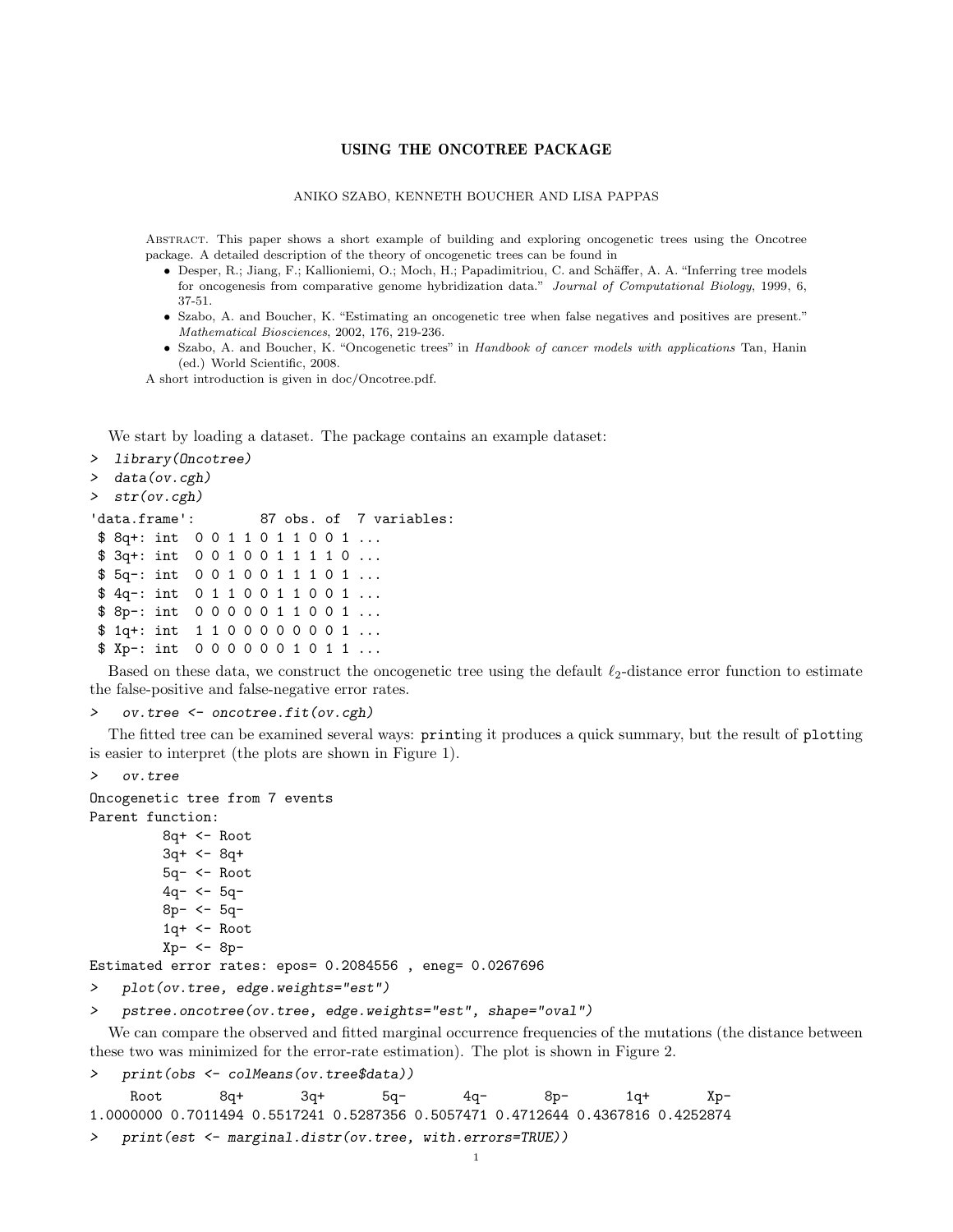

FIGURE 1. Fitted oncogenetic tree for the ov.cgh data set.



FIGURE 2. Observed and fitted frequencies of occurrence of each event.

Root 8q+ 3q+ 5q- 4q- 8p- 1q+ Xp-1.0000000 0.7011494 0.5550202 0.5287356 0.4943105 0.4736503 0.4367816 0.4286807 > #plot is in Figure 2 > barplot(rbind(obs[-1],est[-1]), beside=T, legend.text=c("Observed","Fitted"), + main="Marginal frequencies of occurrence")

In addition to the marginal frequencies, it is possible to estimate the entire joint distribution generated by the tree:

```
> dd <- distribution.oncotree(ov.tree, with.errors=TRUE)
> head(dd)
 Root 8q+ 3q+ 5q- 4q- 8p- 1q+ Xp- Prob
1 1 0 0 0 0 0 0 0 0.029222901
2 1 1 0 0 0 0 0 0 0.027992097
3 1 0 1 0 0 0 0 0 0.009202964
4 1 1 1 0 0 0 0 0 0.062160896
5 1 0 0 1 0 0 0 0 0.008323722
6 1 1 0 1 0 0 0 0 0.007973145
```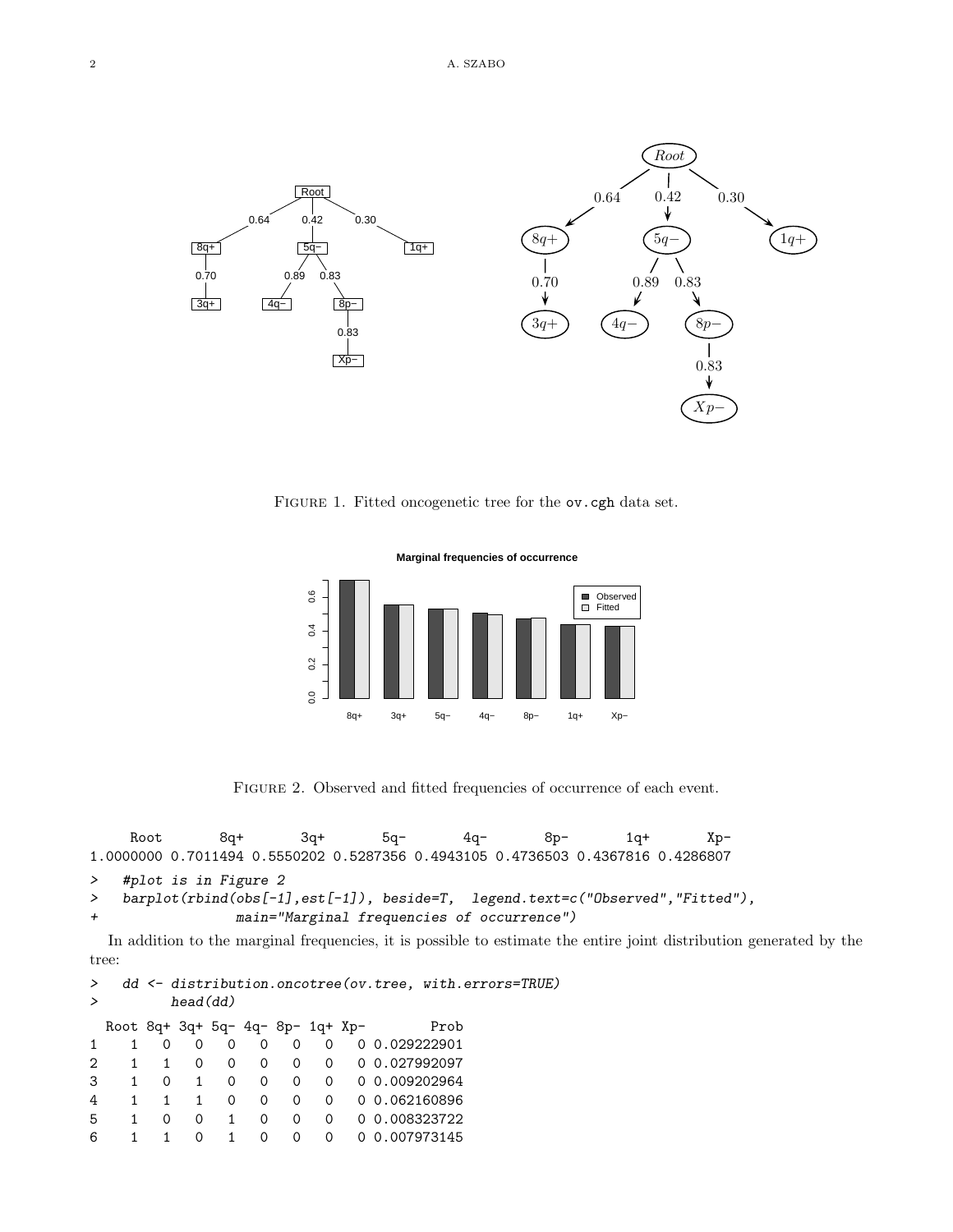

**Observed − Expected probabilities of co−occurrence of events**

Figure 3. Goodness-of-fit plot: difference between observed and expected probabilities of two events being observed.

Using the overall joint distribution, it is straightforward to obtain marginal joint distributions (2- or higher way) if needed (the plot is shown in Figure 3).

```
> #estimated probabilities of 2 events
> print(est2way <- t(data.matrix(dd[2:8])) %*% diag(dd$Prob) %*% data.matrix(dd[2:8]))
         8q+ 3q+ 5q- 4q- 8p- 1q+ Xp-
8q+ 0.7011494 0.4834457 0.3707227 0.3465855 0.3320996 0.3062492 0.3005693
3q+ 0.4834457 0.5550202 0.2934589 0.2743523 0.2628855 0.2424226 0.2379265
5q- 0.3707227 0.2934589 0.5287356 0.3884206 0.3683135 0.2309420 0.3245477
4q- 0.3465855 0.2743523 0.3884206 0.4943105 0.3393380 0.2159057 0.2992688
8p- 0.3320996 0.2628855 0.3683135 0.3393380 0.4736503 0.2068817 0.3130649
1q+ 0.3062492 0.2424226 0.2309420 0.2159057 0.2068817 0.4367816 0.1872399
Xp- 0.3005693 0.2379265 0.3245477 0.2992688 0.3130649 0.1872399 0.4286807
> #observed probabilities of 2 events
> print(obs2way <- t(ov.tree$data[,-1]) %*% ov.tree$data[,-1]/nrow(ov.tree$data))
         8q+ 3q+ 5q- 4q- 8p- 1q+ Xp-
8q+ 0.7011494 0.4827586 0.4022989 0.4022989 0.4252874 0.2988506 0.3218391
3q+ 0.4827586 0.5517241 0.3333333 0.2988506 0.2988506 0.2643678 0.2758621
5q- 0.4022989 0.3333333 0.5287356 0.3908046 0.3678161 0.2298851 0.2988506
4q- 0.4022989 0.2988506 0.3908046 0.5057471 0.3448276 0.2413793 0.2873563
8p- 0.4252874 0.2988506 0.3678161 0.3448276 0.4712644 0.1954023 0.3103448
1q+ 0.2988506 0.2643678 0.2298851 0.2413793 0.1954023 0.4367816 0.1954023
Xp- 0.3218391 0.2758621 0.2988506 0.2873563 0.3103448 0.1954023 0.4252874
> oe.diff <- obs2way-est2way
> oe.diff[lower.tri(oe.diff)] <- NA #clear half of symmetric matrix for plotting
> require(lattice) #the plot is in Figure 3
> levelplot(oe.diff, xlab="", ylab="", scales=list(x=list(alternating=2), tck=0),
                   main="Observed - Expected probabilities of co-occurrence of events")
```
Another way to evaluate goodness-of-fit is through bootstrap resampling of the data. Two approaches are implemented: a paramteric bootstrap that assumes that the model is correct and a non-parametric bootstrap. The plot is shown in Figure 4.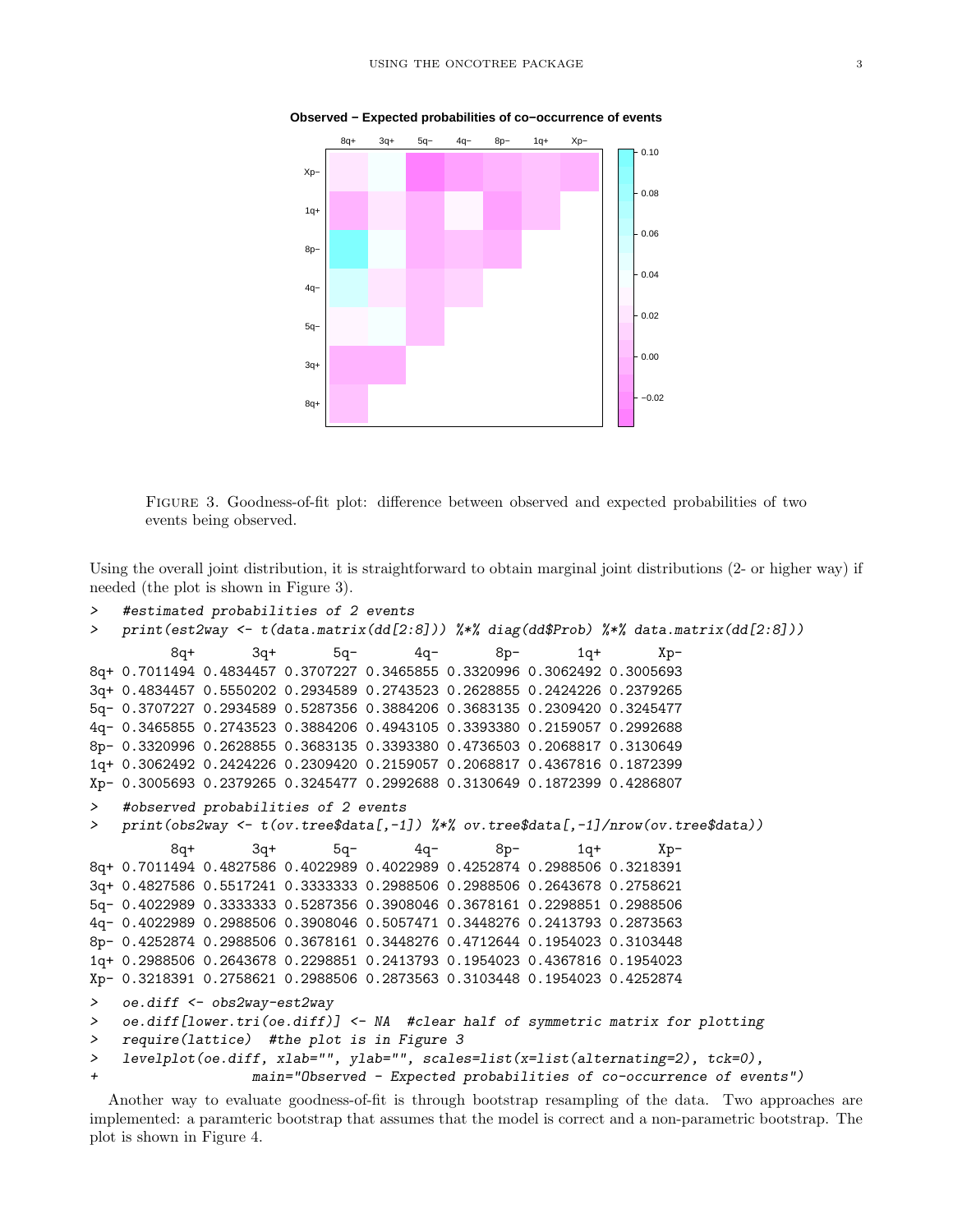```
4 A. SZABO
```

```
> set.seed(43636)
```

```
> ov.boot <- bootstrap.oncotree(ov.tree, type="nonparam", R=1000)
```

```
> ov.boot
```
Out of the 1000 replicates there are 279 unique trees with frequencies from 98 down to 1 The bootstrap process found the original tree 98 times

> opar  $\leq$  par(mfrow=c(3,2)) #the plot is in Figure 4

```
> plot(ov.boot, minfreq=45)
```
> par(opar)

The non-parametric bootstrap gives an estimate of the reconstruction confidence: the original tree was obtained 83 times out of 1000 resamples, so the estimated confidence is 8.3%.

We can look at the frequency of edge occurrences in the bootstrapped trees:

```
> ov.boot$parent.freq
```
Child

| Parent Root 8q+ 3q+ 5q- 4q- 8p- 1q+ Xp- |      |          |                        |    |             |                                    |          |                         |
|-----------------------------------------|------|----------|------------------------|----|-------------|------------------------------------|----------|-------------------------|
|                                         | 1000 | $\Omega$ | $\Omega$               |    | $0 \quad 0$ | $\Omega$                           | $\Omega$ | $\Omega$                |
| Root                                    |      | 0998     | 53 524 232 3 808       |    |             |                                    |          | 66                      |
| 8q+                                     | 0    |          | 0 943 96 131 386 21 11 |    |             |                                    |          |                         |
| $3q+$                                   | 0    | 2        |                        |    |             | $0\quad 35\quad 5\quad 0\quad 100$ |          | - 44                    |
| $5q-$                                   | 0    | 0        |                        |    |             | 4 0 540 419                        |          | 9 175                   |
| $4q-$                                   | 0    | 0        |                        |    |             | 0 261 0 139 51 119                 |          |                         |
| $8p-$                                   | 0    | 0        | 0                      | 80 | 85          | $\Omega$                           |          | 1 584                   |
| $1q+$                                   | 0    | 0        | 0                      | 0  | 1           | $\Omega$                           | $\Omega$ | $\overline{\mathbf{1}}$ |
| Xp-                                     | 0    | 0        | 0                      | 4  | 6           | 53                                 | 10       | $\Omega$                |
|                                         |      |          |                        |    |             |                                    |          |                         |

It is clear that some edges are really stable: Root  $\rightarrow 8q+$ ,  $8q+$   $\rightarrow 3q+$ , root  $\rightarrow 1q+$ , all with confidence  $> 80\%$ , while other edges are less stable (for example, 8p- is the child of 8q+ about as often as of 5q-).